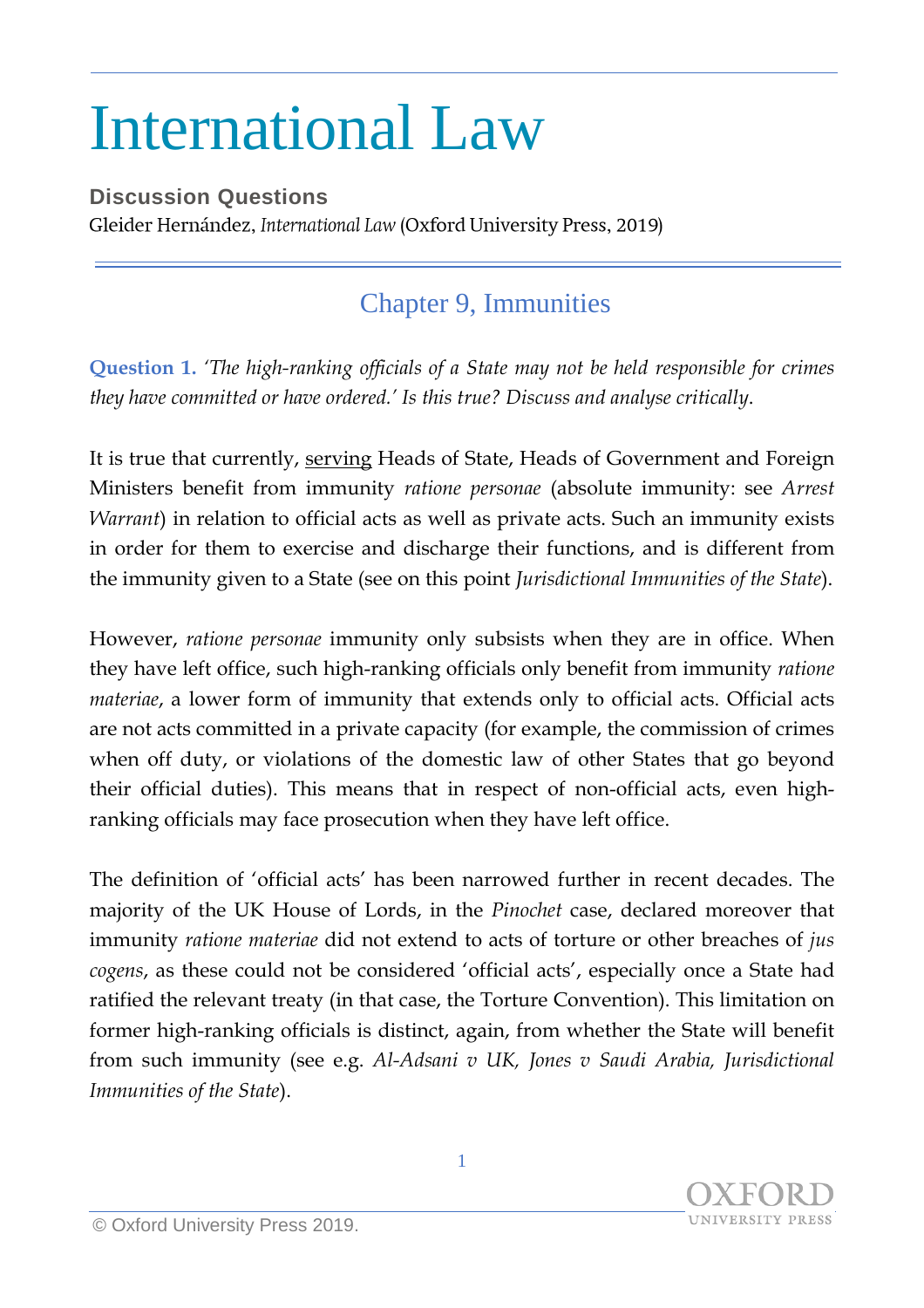**Question 2.** '*A State engaged in commercial transactions no longer benefits from immunity for such behaviour.' Discuss.*

Historically, it sufficed for an act to be that of a State or of its organs for it to benefit from immunity in all circumstances and in relation to all activities (absolute immunity). Over time, many States began to adopt a rule whereby certain activities of a State would not benefit from immunity (restrictive immunity). A distinction arose between *acts jure imperii* (sovereign acts that benefit from immunity) and *acta jure gestionis* (acts of a trading or commercial character that do not benefit from immunity because they could be taken by private persons). This was confirmed by case law in certain domestic courts (the UK in *Trendtex v Central Bank of Nigeria* and *I Congreso del Partido*, Germany in *Empire of Iran*).

The restrictive immunity doctrine has also been found in the UN Convention on Jurisdictional Immunities (which is not in force, however) and in the legislation of many States. But be careful: it is not sufficient just to cite a few cases to suggest that restrictive immunity is now fully accepted: only two-thirds of States have adopted this approach, with many still adhering to a rule of absolute immunity with no distinction in relation to trading or commercial activities.

**Question 3.** *'Diplomatic immunity is a "catch-all" that allows for all diplomats to escape all forms of regulation'. Is this true? Discuss and analyse critically.* 

A good exam answer will describe and explain the rules of diplomatic immunity and how it applies to different aspects of the diplomatic mission. Ideally, the discussion will be supplemented by reference to the rationale behind diplomatic immunity as a means for States to be represented with one another and to work within each other's territory. For this reason, it is worth mentioning that not only diplomats, but the diplomatic mission (the embassy or 'premises') and the diplomatic 'bag' (the official courier used by a State to communicate with its embassy) are inviolable.